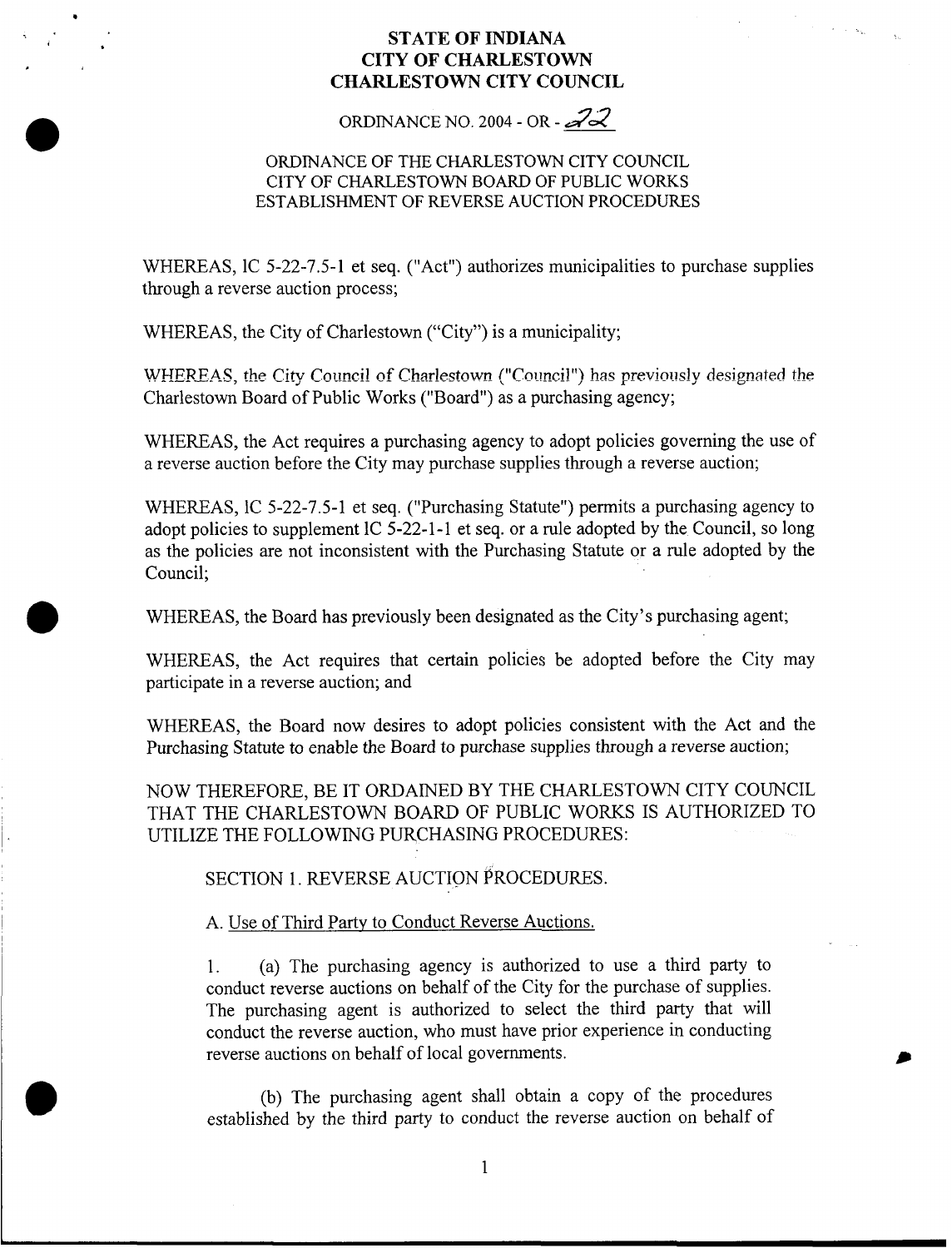the City and present those procedures to the Board for adoption and inclusion in its applicable procedures prior to participating in a reverse auction conducted by the third party.

B. Transmission of Notices, Solicitations and Specifications.

1. Notices. The Board shall give notice of a reverse auction by:

a. Publishing notice of the invitation to bid two times, at least one week apart, with the second publication at least seven days before the commencement of the reverse auction in accordance with 1C *5-*  22-7-5, and 1C 5-22-18 and 1C 5-3-1;

b. Posting the invitation to bid on the City's website; and

*c.* If a third **party** is conducting the reverse auction on behalf of the purchasing agency, by posting, or permitting to have posted, the invitation to bid on the third party's website.

**Note:** Posting the invitation to bid on a website requires compliance with 1C 5-22-3-4.

**Note:** The Board may also give notice of a reverse auction by electronic mail or faxes.

2. Solicitations and Specifications. The Board shall transmit solicitations and specifications:

a. In accordance with the invitation to bid, identifying a designated location where, during regular business hours, the invitation to bid may be inspected and copied or copies may be obtained; and

b. By making them available on the City's website or providing information on the website identifying a designated location where, during regular business hours, the invitation to bid may be inspected and copied or copies may be obtained; and

c. If a third party is conducting the reverse auction on behalf of the purchasing agency, making them available on the third party's website.

**Note:** Posting the invitation to bid on a website requires compliance with 1C 5-22-3-4.

C. Pre-Qualification of Bidders.

1. All bidders desiring to participate in a reverse auction must be prequalified by submitting documentation to ensure that they meet the specifications identified by the buyer as to the types of supplies to be offered for purchase no later than twenty-four (24) hours prior to the time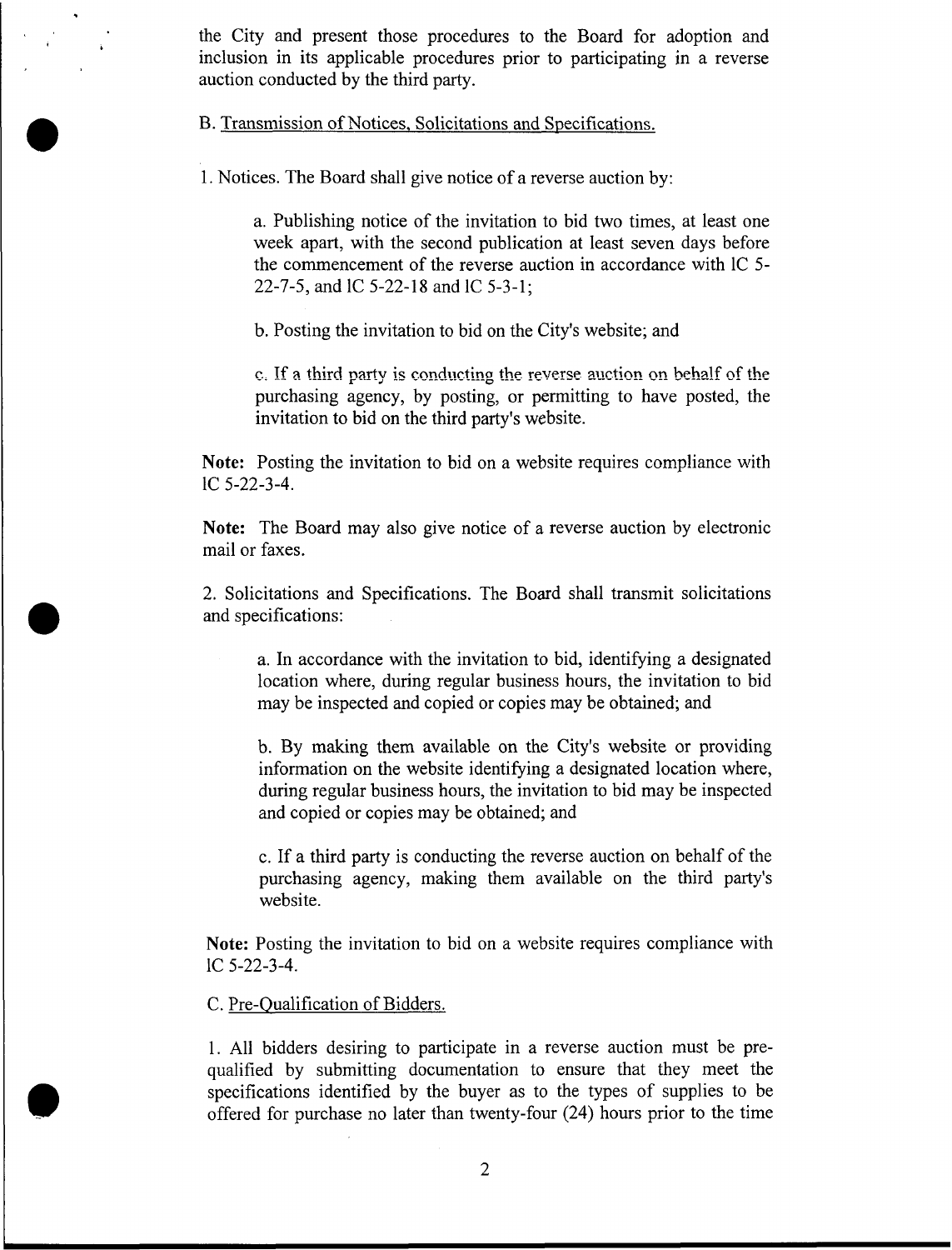for the commencement of the reverse auction, as provided in the invitation to bid.

2. The pre-qualification process shall be used to determine whether the bidder is responsible and responsive, as provided in the Act, whether there is any bidding or purchasing preference or preferences applicable to a particular bidder, and whether the bidder has submitted evidence of financial responsibility, as required by the purchasing agency. In order to assist the Board in pre-qualifying bidders, the bidder must submit, in accordance with the invitation to bid, all documentation and other information relating to the supplies being offered for purchase, except for price, and any other information that may assist the Board in making its determination. Such documentation will include evidence of financial responsibility or a certified check, as specified in the invitation to bid.

3. In determining whether a bidder is responsible, the purchasing agent may consider the following factors:

- (a) The ability and capacity of the bidder to provide the supplies.
- (b) The integrity, character, and reputation of the bidder.
- (c) The competency and experience of the bidder.

4. In determining whether a bidder is responsive, a purchasing agent may consider the following factors:

(a) Whether the bidder has submitted information demonstrating that its offer for supplies conforms in all material respects to the specifications;

(b) Whether the bidder has submitted documentation that complies specifically with the solicitation and the instructions to bidders; and

(c) Whether the bidder has complied with all applicable statutes, ordinances, resolutions, or rules pertaining to the award of a public contract.

5. The determination that a bidder is not responsive or not responsible must be made in writing by the Board.

6. Pre-qualification of bidders must be done by the purchasing agent or an authorized representative of the purchasing agency in the presence of one or more witnesses and must be completed no later than twenty-four hours prior to the commencement of the reverse auction bidding period.

7. The Board shall notify any bidder determined not to be pre-qualified in writing, by facsimile, or electronic mail (as requested by the bidder) and shall exclude the bidder so notified from participation in the reverse auction.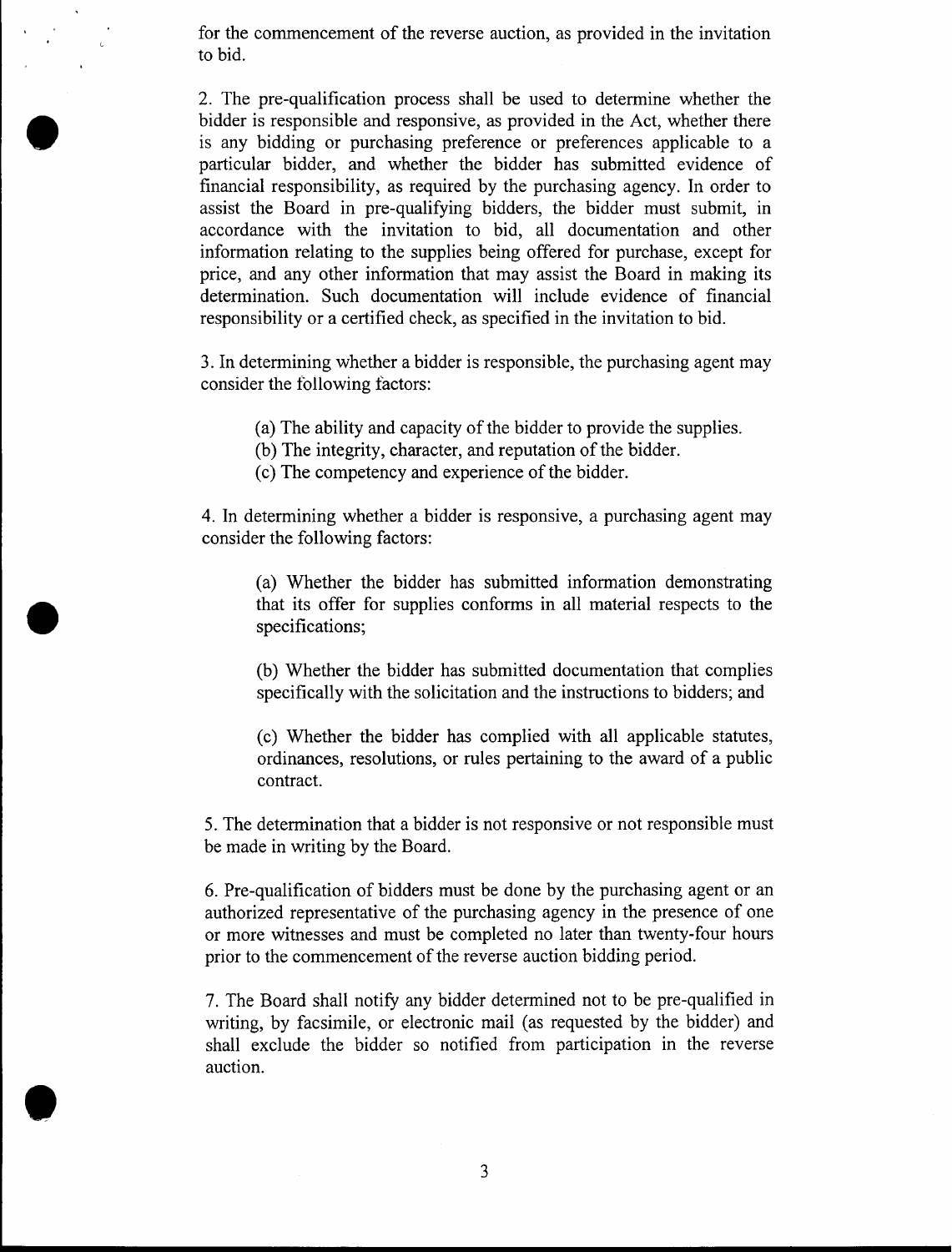electronic offer with the same degree of protection as the content of an offer that is not transmitted by electronic means.

4. In accordance with the invitation to bid, offers submitted by prequalified bidders will only be received:

a. Through the City's secure website; or

b. If a third party is conducting the reverse auction on behalf of the City, through the third party's secure website.

### F. Reverse Auction Bidding Period.

1. For each reverse auction, the purchasing agent must establish an initial bidding period during which bidders may submit prices for which the supplies being offered may be purchased. The initial bidding period shall not be less than one hour. The purchasing agent may automatically extend the reverse auction bidding period for additional pre-determined periods based upon competitive activity.

2. During the bidding period for the reverse auction, information available for public display is limited to the ranking, price and name of bidders of each price bid relative to all other prices bid.

3. The dollar amounts of the prices bid by bidders shall not be disclosed to the bidders until the close of the bidding period.

4. All information received, obtained or retained during a reverse auction remains confidential and may not be disclosed until after the close of the reverse auction bidding period.

### G. Opening Offers.

1. In accordance with the Act, offers will be deemed to be opened when a computer generated record of the information contained in all bids received from pre-qualified responsive and responsible bidders is reviewed publicly at the close of the bidding period for the reverse auction in the presence of one or more witnesses at the time and place designated in the invitation for bids by the purchasing agency (or an authorized representative of the purchasing agency, including the purchasing agent).

2. The purchasing agency, and any of its agents or employees are prohibited from displaying for public viewing the amount of each initial bid price until the close of the initial bidding period for the reverse auction. The purchasing agency is required to protect the identity of a bidder and the prices which have been submitted by each bidder until the initial bid has been placed and until the reverse auction begins, at which time bids will be deemed opened.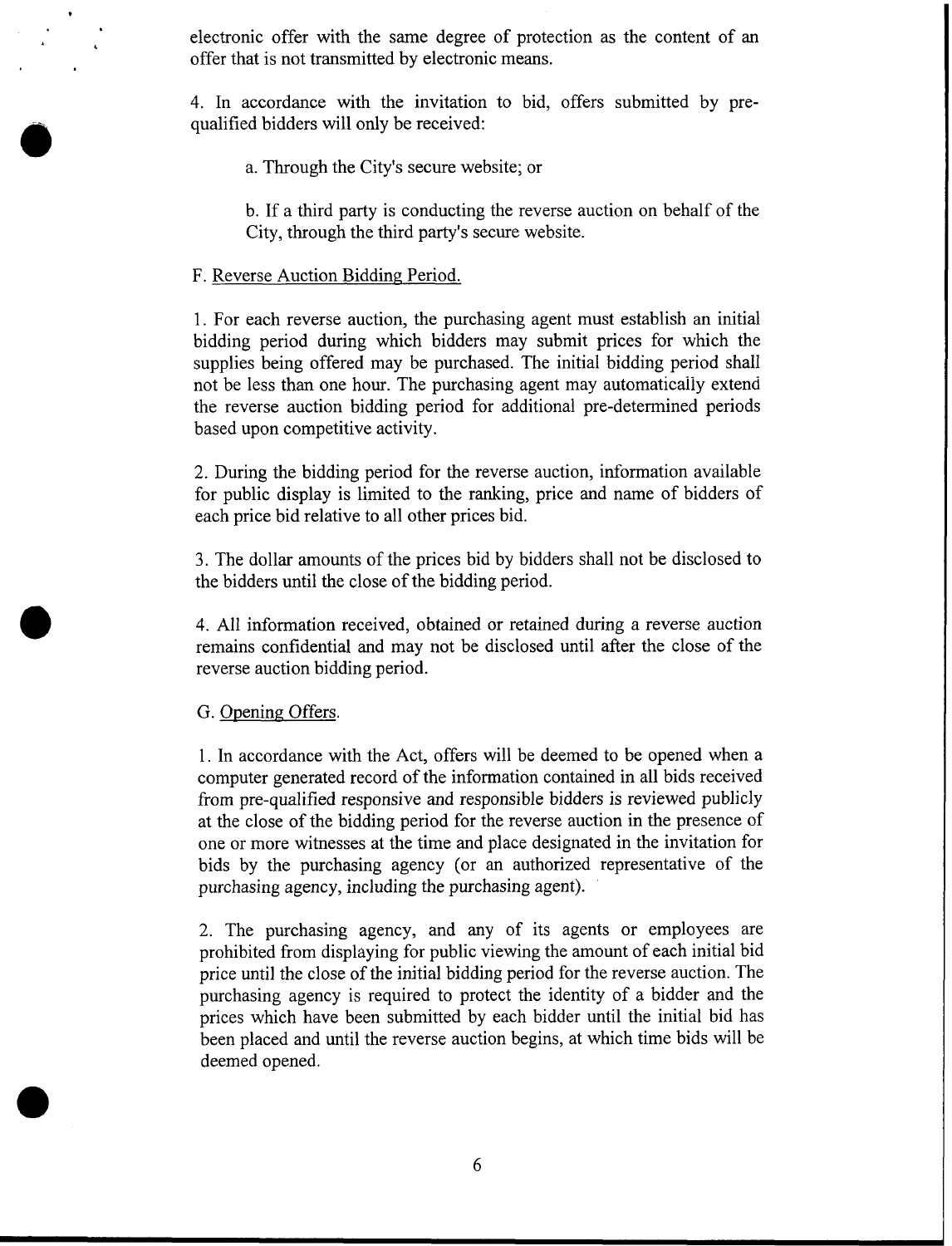# H. Contract Award.

1. In accordance with 1C 5-22-7-8, the purchasing agency must award a contract for the purchase of supplies with reasonable promptness by written notice to the lowest responsible and responsive bidder.

2. If the contract is not awarded to the lowest bidder, the purchasing agent must indicate the reasons for the award in writing.

*3.* As provided in the invitation to bid, the third party conducting the reverse auction may impose a fee as a term of the contract for a purchase made by means of a reverse auction.

### I. Purchase Orders and Payments.

1. **A** fully executed purchase order must be filed with the Charlestown Clerk-Treasurer within thirty **(30)** days after the award of a contract of a purchase of supplies through a reverse auction in accordance with 1C 5-22- 18-5.

2. Payments for supplies purchased in a reverse auction shall be made only after receiving properly submitted claims in accordance with 1C 36-4-8-1 et seq.

## J. Documentation.

The purchasing agency shall be required to maintain adequate documentation regarding its reverse auctions so that the transactions may be audited as provided by law. The purchasing agency shall maintain an indexed file of specifications prepared by or under the authority of its purchasing agents for each reverse auction in which the purchasing agency participates.

### K. Savings Clause.

If any section of this Ordinance shall be deemed unenforceable and/or not in compliance with any applicable statute or law by a Court of competent jurisdiction, then to the extent permissible all other sections of this Ordinance shall remain in full force and effect.

#### L. Repealing Clause.

All sections of any previous Ordinances and/or Resolutions that are inconsistent and/or contradictory to the above provisions of this Ordinance are hereby repealed.